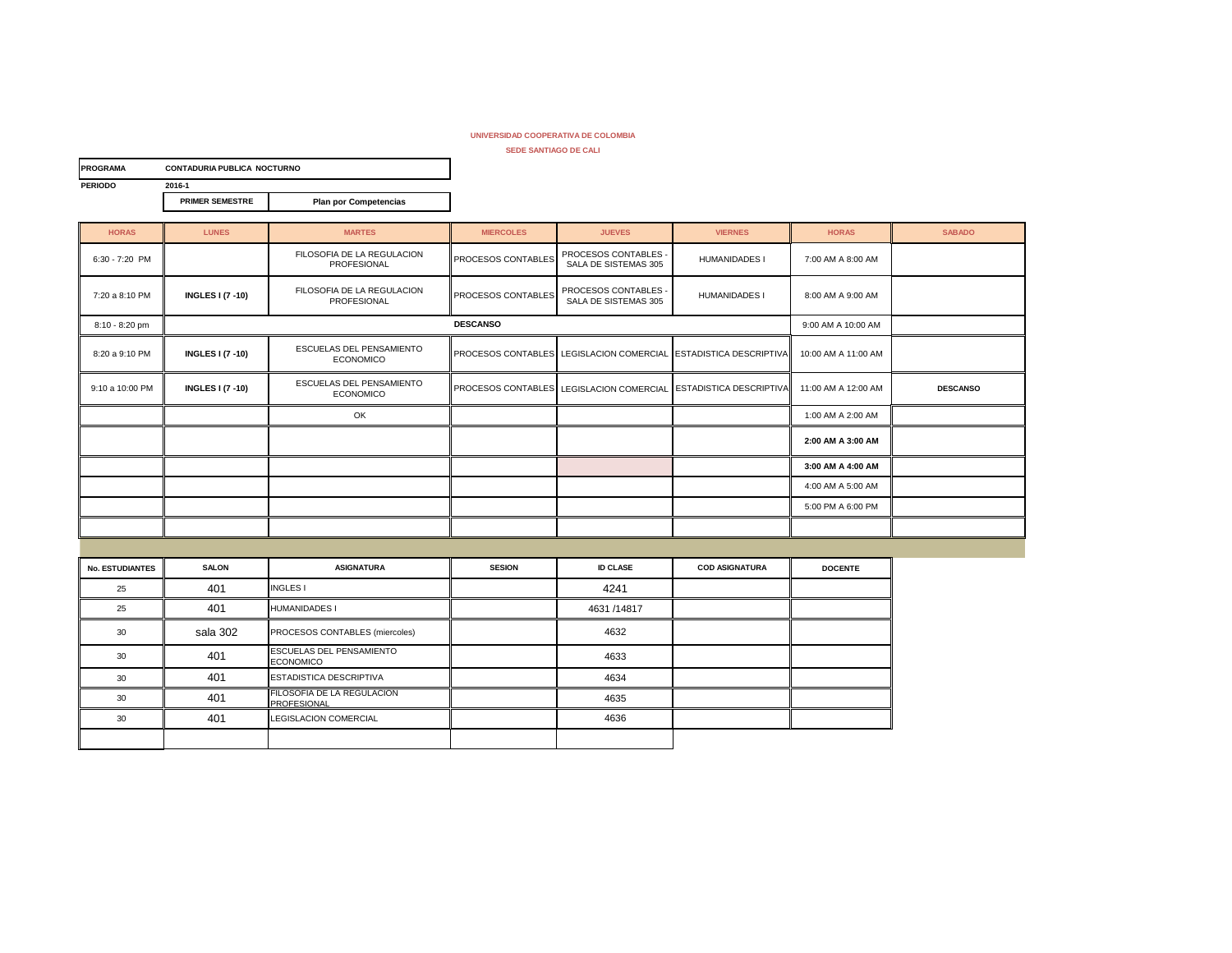**SEDE SANTIAGO DE CALI**

| <b>PROGRAMA</b> | <b>CONTADURIA PUBLICA NOCTURNO</b> |                              |  |  |  |
|-----------------|------------------------------------|------------------------------|--|--|--|
| <b>PERIODO</b>  | 2016-1                             |                              |  |  |  |
|                 | <b>SEGUNDO SEMESTRE</b>            | <b>Plan por Competencias</b> |  |  |  |

**HORARIO**

| <b>HORAS</b>           | <b>LUNES</b>                              | <b>MARTES</b>                   | <b>MIERCOLES</b>           | <b>JUEVES</b>                      | <b>VIERNES</b>          | <b>HORAS</b>        | <b>SABADO</b>        |
|------------------------|-------------------------------------------|---------------------------------|----------------------------|------------------------------------|-------------------------|---------------------|----------------------|
| 6:30 - 7:20 PM         | <b>INFORMACION</b><br>CONTABLE POR CICLOS |                                 | <b>HUMANIDADES II</b>      |                                    | ESTADISTICA INFERENCIAL | 7:00 AM A 8:00 AM   |                      |
| 7:20 a 8:10 PM         | <b>INFORMACION</b><br>CONTABLE POR CICLOS | <b>INGLES II (7-10)</b>         | <b>HUMANIDADES II</b>      |                                    | ESTADISTICA INFERENCIAL | 8:00 AM A 9:00 AM   |                      |
| 8:10 - 8:20 pm         |                                           |                                 | <b>DESCANSO</b>            |                                    |                         | 9:00 AM A 10:00 AM  |                      |
| 8:20 a 9:10 PM         | <b>INFORMACION</b><br>CONTABLE POR CICLOS | <b>INGLES II (7-10)</b>         | <b>LEGISLACION LABORAL</b> | INFORMACION CONTABLE<br>POR CICLOS | ESTADISTICA INFERENCIAL | 10:00 AM A 11:00 AM |                      |
| 9:10 a 10:00 PM        | <b>INFORMACION</b><br>CONTABLE POR CICLOS | <b>INGLES II (7-10)</b>         | <b>LEGISLACION LABORAL</b> | INFORMACION CONTABLE<br>POR CICLOS |                         | 11:00 AM A 12:00 AM | <b>DESCANSO</b>      |
|                        |                                           |                                 |                            |                                    |                         | 1:00 AM A 2:00 AM   |                      |
|                        |                                           |                                 | estaba el jueves           |                                    |                         | 2:00 AM A 3:00 AM   | TEORIA DE LA EMPRESA |
|                        |                                           |                                 |                            |                                    |                         | 3:00 AM A 4:00 AM   | TEORIA DE LA EMPRESA |
|                        |                                           |                                 |                            |                                    |                         | 4:00 AM A 5:00 AM   | TEORIA DE LA EMPRESA |
|                        |                                           |                                 |                            |                                    |                         | 5:00 PM A 6:00 PM   |                      |
|                        |                                           |                                 |                            |                                    |                         |                     |                      |
|                        |                                           |                                 |                            |                                    |                         |                     |                      |
| <b>No. ESTUDIANTES</b> | <b>SALON</b>                              | <b>ASIGNATURA</b>               | <b>SESION</b>              | <b>ID CLASE</b>                    | <b>COD ASIGNATURA</b>   | <b>DOCENTE</b>      |                      |
| 25                     | 402                                       | <b>INGLES II</b>                |                            | 4255                               |                         |                     |                      |
| 28                     | 202                                       | TEORIA DE LA EMPRESA            |                            | 4637                               |                         |                     |                      |
| 25                     | 312                                       | <b>HUMANIDADES II</b>           |                            | 4639                               |                         |                     |                      |
| 28                     | 312                                       | <b>LEGISLACION LABORAL</b>      |                            | 14343                              |                         |                     |                      |
| 28                     | 201                                       | ESTADISTICA INFERENCIAL         |                            | 4640                               |                         |                     |                      |
| 28                     | sala 302                                  | INFORMACION CONTABLE POR CICLOS |                            | 4638                               |                         |                     |                      |
| 28                     | sala 302                                  | INFORMACION CONTABLE POR CICLOS |                            |                                    |                         |                     |                      |
|                        |                                           |                                 |                            |                                    |                         |                     |                      |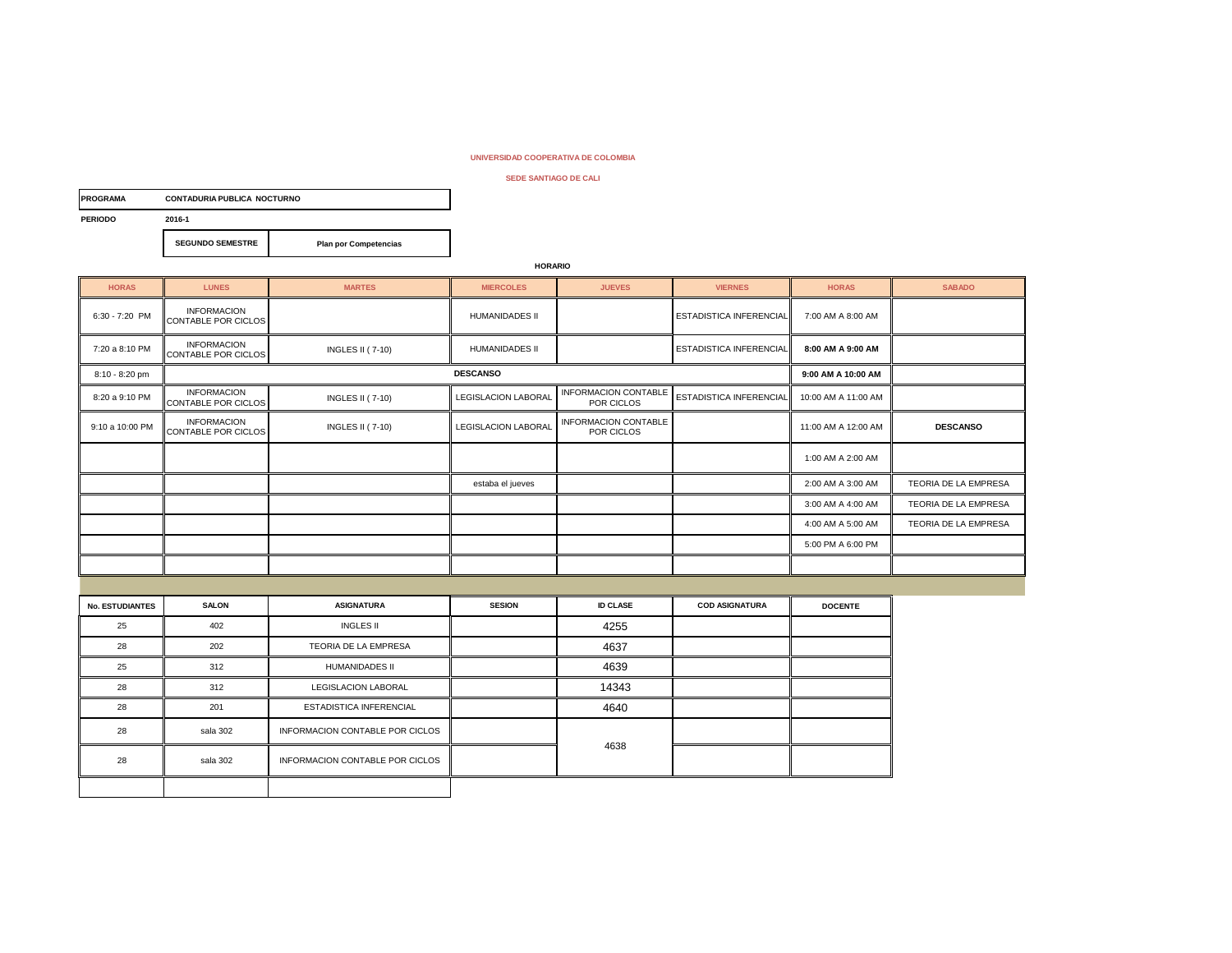**SEDE SANTIAGO DE CALI**

| <b>PROGRAMA</b> | <b>CONTADURIA PUBLICA NOCTURNO</b> |                        |                          |
|-----------------|------------------------------------|------------------------|--------------------------|
| <b>PERIODO</b>  | 2016-1                             |                        |                          |
| <b>HORARIO</b>  | 6:00 PM a 10:00 PM                 | <b>TERCER SEMESTRE</b> | Plan por<br>Competencias |

| <b>HORAS</b>    | <b>LUNES</b>                                 | <b>MARTES</b>                   | <b>MIERCOLES</b>  | <b>JUEVES</b>                          | <b>VIERNES</b>                     | <b>HORAS</b>        | <b>SABADO</b>                                |
|-----------------|----------------------------------------------|---------------------------------|-------------------|----------------------------------------|------------------------------------|---------------------|----------------------------------------------|
| 6:30 - 7:20 PM  | <b>EGISLACION TRIBUTARIA</b>                 | PREPARACION ESTADOS FINANCIEROS | <b>INGLES III</b> | TEORIA DEL CIO<br><b>INTERNACIONAL</b> | OPORTUNIDADES DE<br><b>NEGOCIO</b> | 7:00 AM A 8:00 AM   |                                              |
| 7:20 a 8:10 PM  | <b>LEGISLACION TRIBUTARIA</b>                | PREPARACION ESTADOS FINANCIEROS | <b>INGLES III</b> | TEORIA DEL CIO<br><b>INTERNACIONAL</b> | OPORTUNIDADES DE<br><b>NEGOCIO</b> | 8:00 AM A 9:00 AM   |                                              |
| 8:10 - 8:20 pm  |                                              |                                 | <b>DESCANSO</b>   |                                        |                                    | 9:00 AM A 10:00 AM  |                                              |
| 8:20 a 9:10 PM  | ELABORACION DE<br><b>PRESUPUESTOS</b>        | PREPARACION ESTADOS FINANCIEROS | <b>INGLES III</b> | <b>HUMANIDADES III</b>                 | OPORTUNIDADES DE<br><b>NEGOCIO</b> | 10:00 AM A 11:00 AM |                                              |
| 9:10 a 10:00 PM | <b>ELABORACION DE</b><br><b>PRESUPUESTOS</b> | PREPARACION ESTADOS FINANCIEROS | <b>INGLES III</b> | <b>HUMANIDADES III</b>                 |                                    | 11:00 AM A 12:00 AM |                                              |
|                 |                                              |                                 |                   |                                        |                                    | 1:00 AM A 2:00 AM   | <b>ELABORACION DE</b><br><b>PRESUPUESTOS</b> |
|                 |                                              |                                 |                   |                                        |                                    | 2:00 AM A 3:00 AM   | <b>ELABORACION DE</b><br><b>PRESUPUESTOS</b> |
|                 |                                              |                                 |                   |                                        |                                    | 3:00 AM A 4:00 AM   | <b>ELABORACION DE</b><br><b>PRESUPUESTOS</b> |
|                 |                                              |                                 |                   |                                        |                                    | 4:00 AM A 5:00 AM   | PREPARACION ESTADOS<br><b>FINANCIEROS</b>    |
|                 |                                              |                                 |                   |                                        |                                    | 5:00 PM A 6:00 PM   | PREPARACION ESTADOS<br><b>FINANCIEROS</b>    |
|                 |                                              |                                 |                   |                                        |                                    |                     |                                              |
|                 |                                              |                                 |                   |                                        |                                    |                     |                                              |
|                 |                                              |                                 |                   |                                        |                                    |                     |                                              |
|                 |                                              |                                 |                   |                                        |                                    |                     |                                              |

| <b>No. ESTUDIANTES</b> | <b>SALON</b> | <b>ASIGNATURA</b>                         | <b>SESION</b> | <b>ID CLASE</b> | <b>COD ASIGNATURA</b> | <b>DOCENTE</b> |
|------------------------|--------------|-------------------------------------------|---------------|-----------------|-----------------------|----------------|
| 11                     | sala 307     | PREPARACION ESTADOS<br><b>FINANCIEROS</b> |               | 14367           |                       |                |
| 11                     | 402          | <b>LEGISLACION TRIBUTARIA</b>             |               | 14365           |                       |                |
| 11                     | 401          | <b>INGLES III</b>                         |               | 4271            |                       |                |
| 11                     | 402          | TEORIA DEL CIO INTERNACIONAL              |               | 14368           |                       |                |
| 11                     | sala 307     | ELABORACION DE PRESUPUESTOS               |               | 14366           |                       |                |
| 11                     | sala307      | PREPARACION ESTADOS<br><b>FINANCIEROS</b> |               | 14367           |                       |                |
| 11                     | 402          | <b>HUMANIDADES III</b>                    |               | 14592           |                       |                |
| 11                     | 403          | OPORTUNIDADES DE NEGOCIO                  |               | 14369           |                       |                |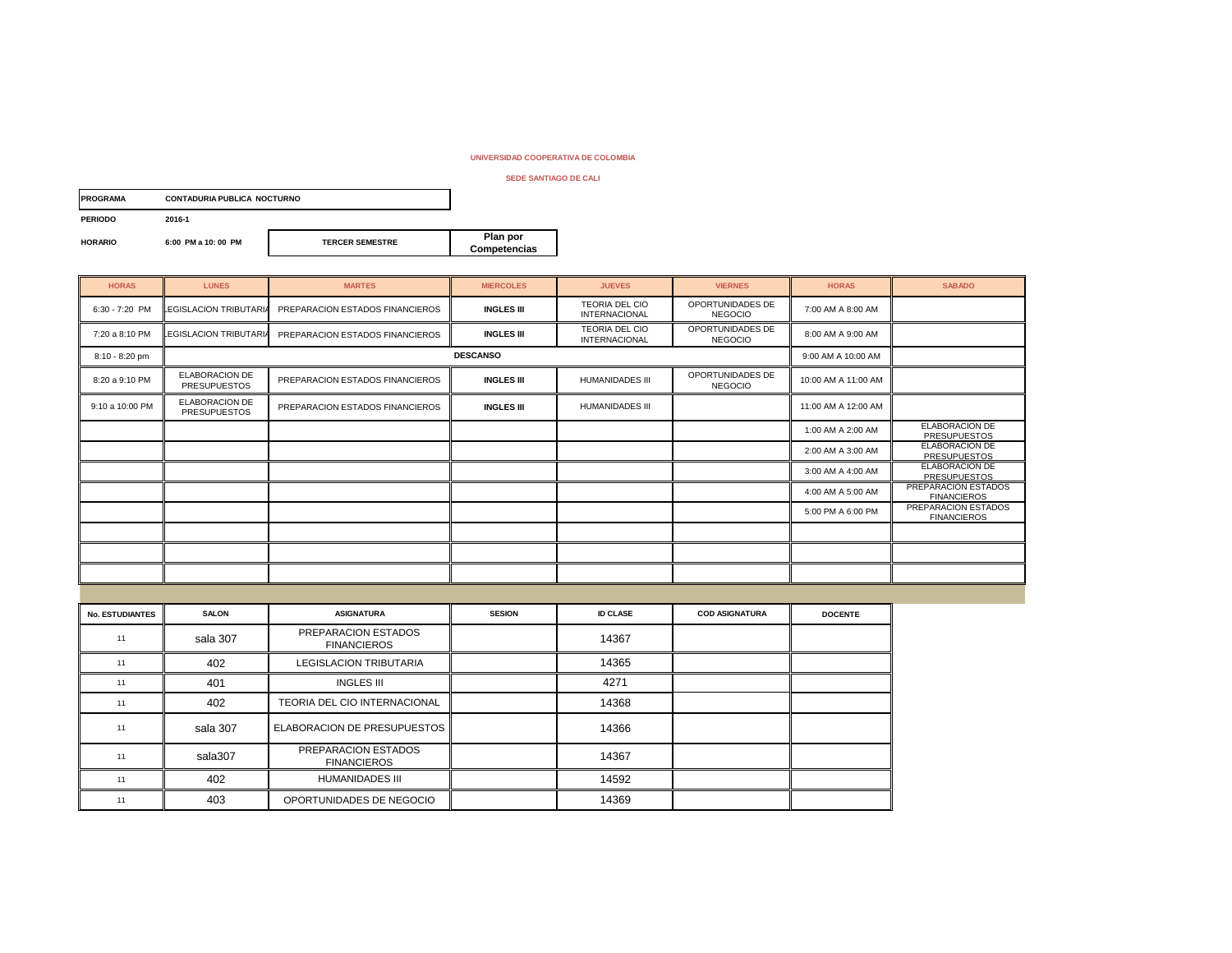## **SEDE SANTIAGO DE CALI**

| <b>PROGRAMA</b> | <b>CONTADURIA PUBLICA NOCTURNO</b> |
|-----------------|------------------------------------|
| <b>PERIODO</b>  | 2016-1                             |
| <b>HORARIO</b>  | 6:00 PM a 10:00 PM                 |

# **SEMESTRE IV**

| <b>HORAS</b>           | <b>LUNES</b>                         | <b>MARTES</b>              | <b>MIERCOLES</b>       | <b>JUEVES</b>              | <b>VIERNES</b>   | <b>HORAS</b>          | <b>SABADO</b>            |
|------------------------|--------------------------------------|----------------------------|------------------------|----------------------------|------------------|-----------------------|--------------------------|
| $6:30 - 7:20$ PM       | <b>LABORATORIO</b><br>CONTABLE       | <b>ESTADISTICA II</b>      | <b>CONTABILIDAD IV</b> | <b>LEGISLACION CIAL II</b> | <b>INGLES IV</b> | 7:00 AM A 8:00 AM     | <b>INSTITUCIONAL III</b> |
| 7:20 a 8:10 PM         | <b>LABORATORIO</b><br>CONTABLE       | <b>ESTADISTICA II</b>      | <b>CONTABILIDAD IV</b> | <b>LEGISLACION CIAL II</b> | <b>INGLES IV</b> | 8:00 AM A 9:00 AM     | <b>INSTITUCIONAL III</b> |
| 8:10 - 8:20 pm         |                                      |                            | <b>DESCANSO</b>        |                            |                  | 9:00 AM A 10:00 AM    | virtual                  |
| 8:20 a 9:10 PM         | CONTABILIDAD<br><b>SISTEMATIZADA</b> | <b>ESTADISTICA II</b>      | <b>CONTABILIDAD IV</b> |                            | <b>INGLES IV</b> | 10:00 AM A 11:00 AM   |                          |
| 9:10 a 10:00 PM        | CONTABILIDAD<br><b>SISTEMATIZADA</b> |                            |                        |                            |                  | 11:00 AM A 12:00 AM   |                          |
|                        |                                      |                            |                        |                            |                  | 1:00 AM A 2:00 AM     |                          |
|                        |                                      |                            |                        |                            |                  |                       |                          |
|                        |                                      |                            |                        |                            |                  |                       |                          |
| <b>No. ESTUDIANTES</b> | <b>SALON</b>                         | <b>ASIGNATURA</b>          | <b>SESION</b>          | <b>ID CURSO</b>            | <b>ID CLASE</b>  | <b>COD ASIGNATURA</b> | <b>DOCENTE</b>           |
| 18                     | 403                                  | <b>LEGISLACION CIAL II</b> | 532                    | 673420                     | 4627             |                       |                          |
| 18                     | 402                                  | <b>CONTABILIDAD IV</b>     | 532                    |                            | 4628             |                       |                          |
| 18                     | 403                                  | <b>ESTADISTICA II</b>      | 532                    |                            | 4625             |                       |                          |
| 18                     | 203                                  | <b>INGLES IV</b>           | 532                    | 706040                     | 4277             |                       |                          |
| 18                     | sala 306                             | LABORATORIO CONTABLE       | 532                    |                            | 4623             |                       |                          |
| 18                     | sala 306                             | CONTABILIDAD SISTEMATIZADA | 532                    |                            | 4624             |                       |                          |
| 18                     | virtual                              | <b>INSTITUCIONAL III</b>   |                        |                            | 4279             |                       |                          |
|                        |                                      |                            |                        |                            |                  |                       |                          |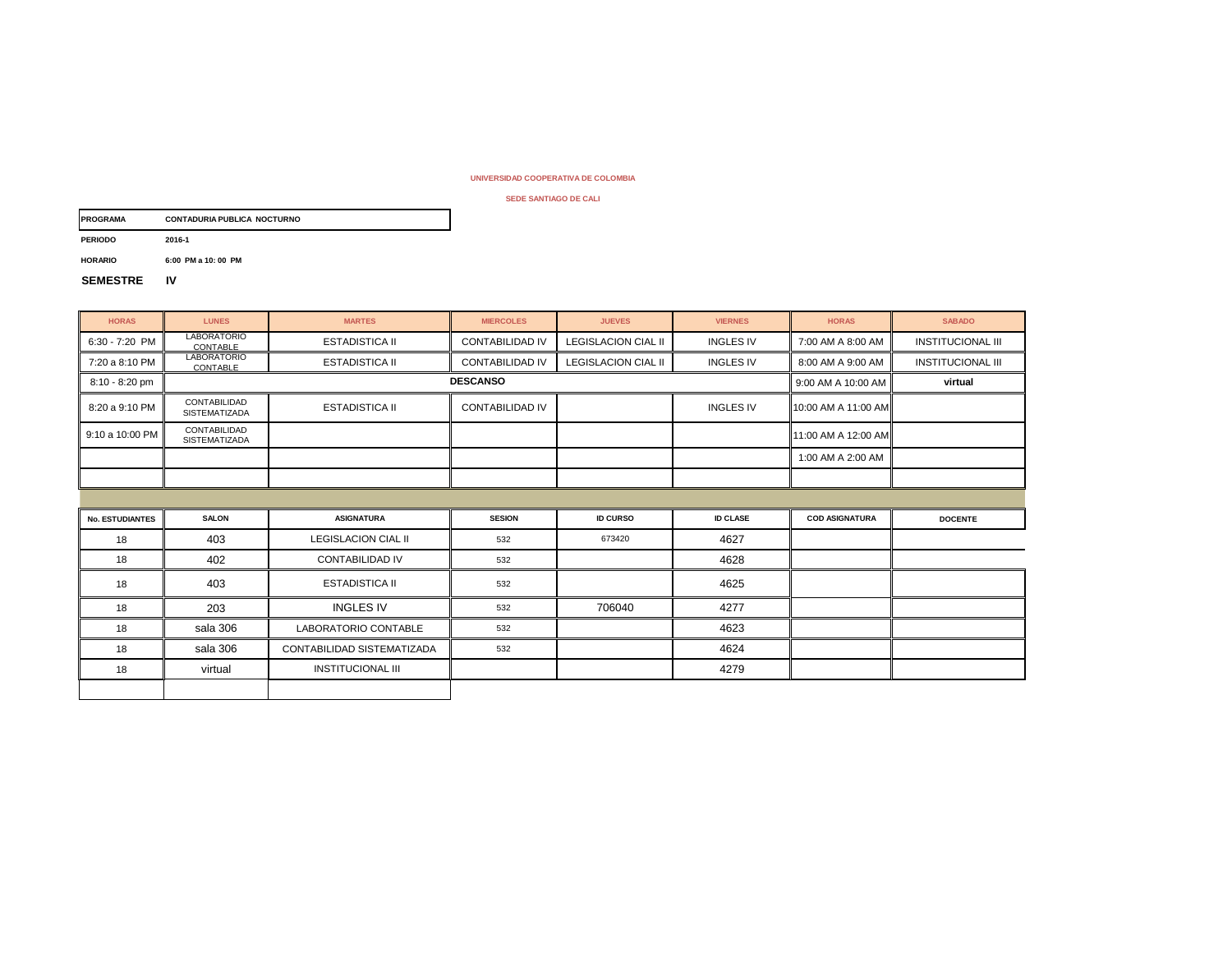**SEDE SANTIAGO DE CALI**

| PROGRAMA       | <b>CONTADURIA PUBLICA</b> |
|----------------|---------------------------|
| <b>PERIODO</b> | 2016-1                    |
| <b>HORARIO</b> | 6:00 PM a 10:00 PM        |

**SEMESTRE V**

| <b>HORAS</b>           | <b>LUNES</b>   | <b>MARTES</b>            | <b>MIERCOLES</b>    | <b>JUEVES</b>       | <b>VIERNES</b>        | <b>HORAS</b>        | <b>SABADO</b>      |
|------------------------|----------------|--------------------------|---------------------|---------------------|-----------------------|---------------------|--------------------|
| 6:30 - 7:20 PM         | Algebra Lineal | Legislacion Tributaria I | Legislacion Laboral | Economia Colombiana | Contabilidad V        | 7:00 AM A 8:00 AM   |                    |
| 7:20 a 8:10 PM         | Algebra Lineal | Legislacion Tributaria I | Legislacion Laboral | Economia Colombiana | Contabilidad V        | 8:00 AM A 9:00 AM   |                    |
| 8:10 - 8:20 pm         |                |                          |                     |                     |                       | 9:00 AM A 10:00 AM  |                    |
| 8:20 a 9:10 PM         | Algebra Lineal | Legislacion Tributaria I | Legislacion Laboral | Economia Colombiana | Contabilidad V        | 10:00 AM A 11:00 AM |                    |
| 9:10 a 10:00 PM        |                |                          |                     |                     |                       | 11:00 AM A 12:00 AM | <b>DESCANSO</b>    |
|                        |                |                          |                     |                     |                       | 1:00 AM A 2:00 AM   | <b>ELECTIVA II</b> |
|                        |                |                          |                     |                     |                       | 2:00 AM A 3:00 AM   | ELECTIVA II        |
|                        |                |                          |                     |                     |                       | 3:00 AM A 4:00 AM   |                    |
|                        |                |                          |                     |                     |                       | 4:00 AM A 5:00 AM   |                    |
|                        |                |                          |                     |                     |                       | 5:00 PM A 6:00 PM   |                    |
|                        |                |                          |                     |                     |                       | 6:00 PM A 7:00 PM   |                    |
|                        |                |                          |                     |                     |                       |                     |                    |
|                        |                |                          |                     |                     |                       |                     |                    |
| <b>No. ESTUDIANTES</b> | <b>SALON</b>   | <b>ASIGNATURA</b>        | <b>SESION</b>       | <b>ID CLASE</b>     | <b>COD ASIGNATURA</b> | <b>DOCENTE</b>      |                    |
| 18                     | 314            | Legislacion Tributaria I |                     | 14392               |                       |                     |                    |
| 18                     | 109            | Electiva II              |                     | 14414               |                       |                     |                    |
| 18                     | 403            | Legislacion Laboral      |                     | 14394               |                       |                     |                    |
| 18                     | 403            | Algebra Lineal           |                     | 14388               |                       |                     |                    |
| 18                     | 102            | Economia Colombiana      |                     | 14398               |                       |                     |                    |

18 | sala 307 | Contabilidad V | 14410

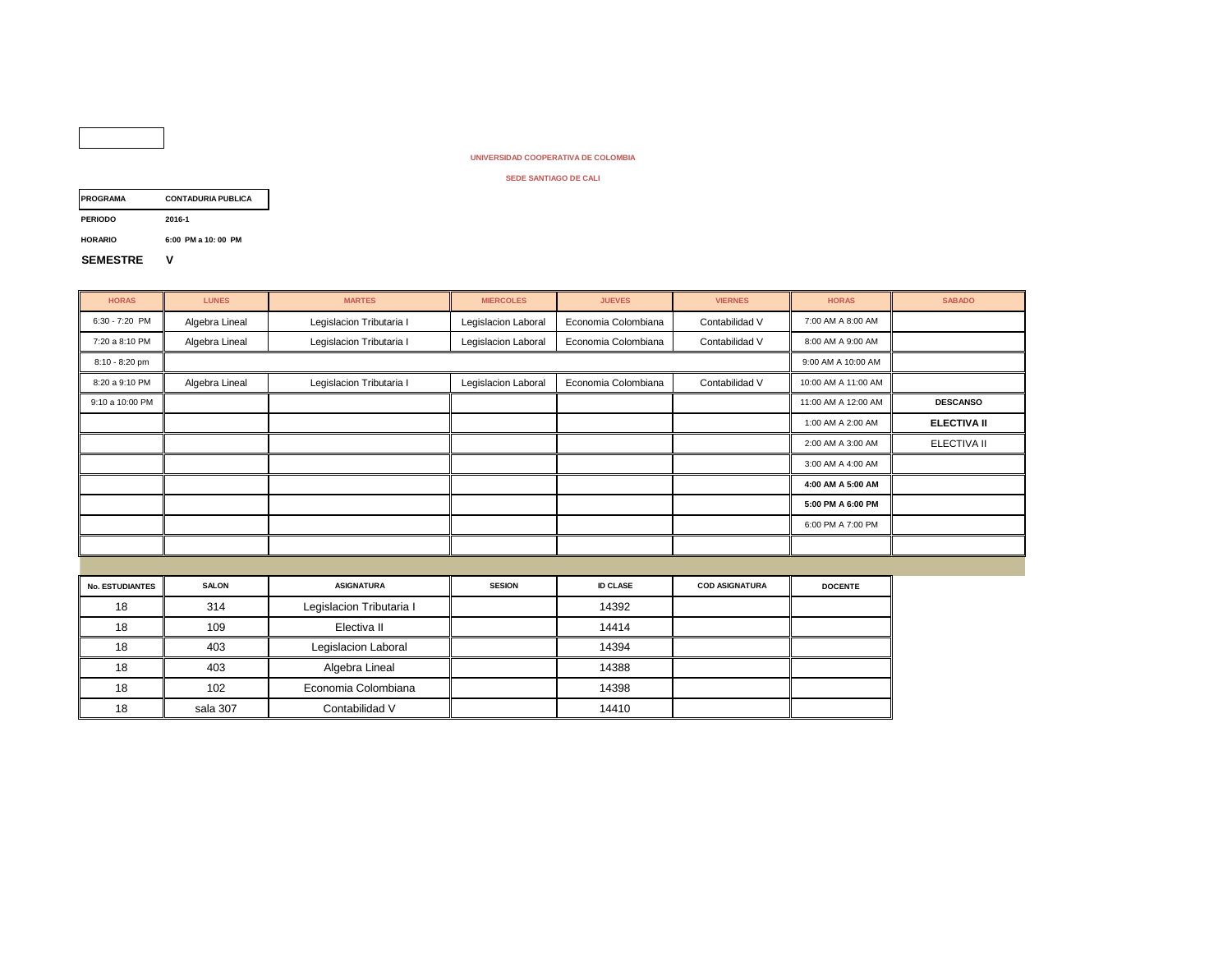**SEDE SANTIAGO DE CALI**

| <b>PROGRAMA</b> | <b>CONTADURIA PUBLICA NOCTURNO</b> |
|-----------------|------------------------------------|
| <b>PERIODO</b>  | 2016-1                             |

**SEMESTRE VII**

| <b>HORAS</b>           | <b>LUNES</b>      | <b>MARTES</b>              | <b>MIERCOLES</b> | <b>JUEVES</b>   | <b>VIERNES</b>        | <b>HORAS</b>        | <b>SABADO</b>   |
|------------------------|-------------------|----------------------------|------------------|-----------------|-----------------------|---------------------|-----------------|
| 6:30 - 7:20 PM         | TEORIA CONTABLE   | MATEMAT. FINANC.           | LEG. TRIB. III   | MERCA. DE CAP   | <b>COSTOS II</b>      | 7:00 AM A 8:00 AM   |                 |
| 7:20 a 8:10 PM         | TEORIA CONTABLE   | MATEMAT. FINANC.           | LEG. TRIB. III   | MERCA. DE CAP   | <b>COSTOS II</b>      | 8:00 AM A 9:00 AM   |                 |
| 8:10 - 8:20 pm         |                   |                            | <b>DESCANSO</b>  |                 |                       | 9:00 AM A 10:00 AM  |                 |
| 8:20 a 9:10 PM         | SEMIN. REGIONAL I | MATEMAT. FINANC.           | LEG. TRIB. III   | MERCA. DE CAP   | <b>COSTOS II</b>      | 10:00 AM A 11:00 AM |                 |
| 9:10 a 10:00 PM        | SEMIN. REGIONAL I |                            |                  |                 |                       | 11:00 AM A 12:00 AM | <b>DESCANSO</b> |
|                        |                   |                            |                  |                 |                       | 1:00 AM A 2:00 AM   |                 |
|                        |                   |                            |                  |                 |                       | 2:00 AM A 3:00 AM   |                 |
|                        |                   |                            |                  |                 |                       | 3:00 AM A 4:00 AM   |                 |
|                        |                   |                            |                  |                 |                       | 4:00 AM A 5:00 AM   |                 |
|                        |                   |                            |                  |                 |                       | 5:00 PM A 6:00 PM   |                 |
|                        |                   |                            |                  |                 |                       | 6:00 PM A 7:00 PM   |                 |
|                        |                   |                            |                  |                 |                       |                     |                 |
|                        |                   |                            |                  |                 |                       |                     |                 |
|                        |                   |                            |                  |                 |                       |                     |                 |
| <b>No. ESTUDIANTES</b> | <b>SALON</b>      | <b>ASIGNATURA</b>          | <b>SESION</b>    | <b>ID CLASE</b> | <b>COD ASIGNATURA</b> | <b>DOCENTE</b>      |                 |
| 21                     | sala 307          | MERCADO DE CAPITALES       | 572              | 4602            |                       |                     |                 |
| 21                     | 101               | MATEMATICA FINANCIERA      | 572              | 4603            |                       |                     |                 |
| 21                     | 412               | <b>COSTOS II</b>           | 572              | 4601            |                       |                     |                 |
| 21                     | 412               | <b>TEORIA CONTABLE</b>     | 572              | 4598            |                       |                     |                 |
| 21                     | 412               | SEMINARIO REGIONAL I       | 572              | 4599            |                       |                     |                 |
| 21                     | 412               | LEGISLACION TRIBUTARIA III | 572              | 4600            |                       |                     |                 |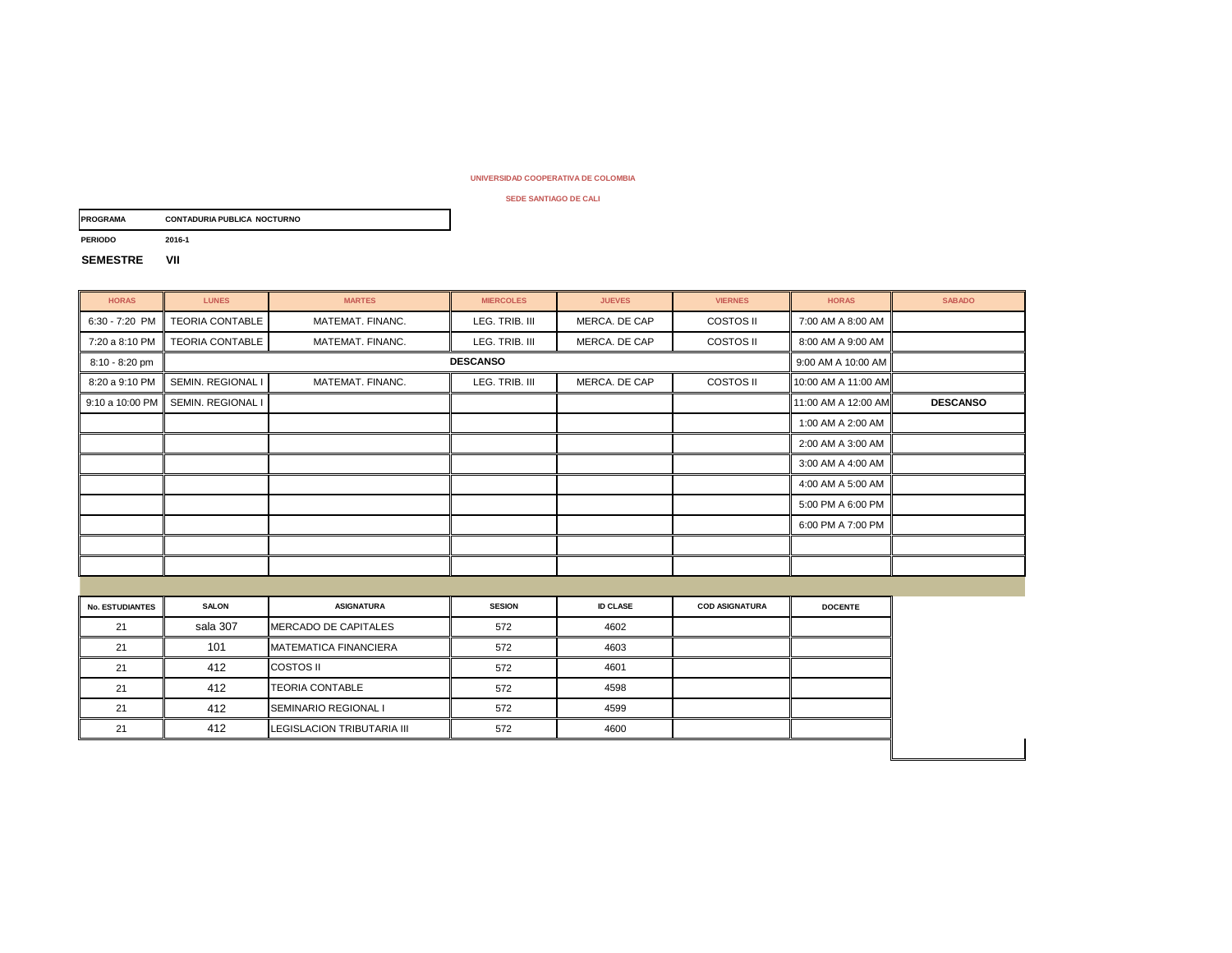**SEDE SANTIAGO DE CALI**

| <b>PROGRAMA</b> | <b>CONTADURIA PUBLICA NOCTURNO</b> |
|-----------------|------------------------------------|
| <b>PERIODO</b>  | 2016-1                             |

**HORARIO 6:00 PM a 10: 00 PM**

**SEMESTRE VIII**

| <b>HORAS</b>           | <b>LUNES</b>        | <b>MARTES</b>                  | <b>MIERCOLES</b>  | <b>JUEVES</b>         | <b>VIERNES</b>        | <b>HORAS</b>      | <b>SABADO</b>         |
|------------------------|---------------------|--------------------------------|-------------------|-----------------------|-----------------------|-------------------|-----------------------|
| 6:30 - 7:20 PM         | <b>PRESUPUESTOS</b> | LAB. COSTO                     | <b>COSTOS III</b> | <b>EVAL PROYECTOS</b> | <b>AUDITORIA I</b>    |                   |                       |
| 7:20 a 8:10 PM         | <b>PRESUPUESTOS</b> | LAB. COSTO                     | COSTOS III        | EVAL PROYECTOS        | <b>AUDITORIA I</b>    |                   |                       |
| 8:10 - 8:20 pm         |                     |                                | <b>DESCANSO</b>   |                       |                       |                   |                       |
| 8:20 a 9:10 PM         | <b>PRESUPUESTOS</b> |                                | <b>COSTOS III</b> | <b>EVAL PROYECTOS</b> | <b>AUDITORIA I</b>    |                   |                       |
| 9:10 a 10:00 PM        |                     |                                |                   |                       |                       |                   |                       |
|                        |                     |                                |                   |                       |                       |                   |                       |
|                        |                     |                                |                   |                       |                       |                   |                       |
|                        |                     |                                |                   |                       |                       | 3:00 AM A 4:00 AM | <b>INSITUCIONAL V</b> |
|                        |                     |                                |                   |                       |                       | 4:00 AM A 5:00 AM | <b>INSITUCIONAL V</b> |
|                        |                     |                                |                   |                       |                       |                   |                       |
|                        |                     |                                |                   |                       |                       |                   |                       |
|                        |                     |                                |                   |                       |                       |                   |                       |
|                        |                     |                                |                   |                       |                       |                   |                       |
|                        |                     |                                |                   |                       |                       |                   |                       |
| <b>No. ESTUDIANTES</b> | <b>SALON</b>        | <b>ASIGNATURA</b>              | <b>SESION</b>     | <b>ID CLASE</b>       | <b>COD ASIGNATURA</b> | <b>DOCENTE</b>    |                       |
| 34                     | 413                 | <b>EVALUACION DE PROYECTOS</b> |                   | 4604                  | CON <sub>06</sub>     |                   |                       |
| 25                     | 201                 | <b>INSTITUCIONAL V</b>         |                   | 4609                  | <b>INS05</b>          |                   |                       |
| 34                     | 413                 | <b>AUDITORIA I</b>             |                   | 4608                  | CON <sub>23</sub>     |                   |                       |
| 34                     | 412                 | LABORATORIO DE COSTOS          |                   | 4605                  | COT <sub>12</sub>     |                   |                       |
| 34                     | $-413$              | <b>PRESUPUESTOS</b>            |                   | 4607                  | CON21                 |                   |                       |
| 34                     | 413                 | <b>COSTOS III</b>              |                   | 4606                  | COT <sub>10</sub>     |                   |                       |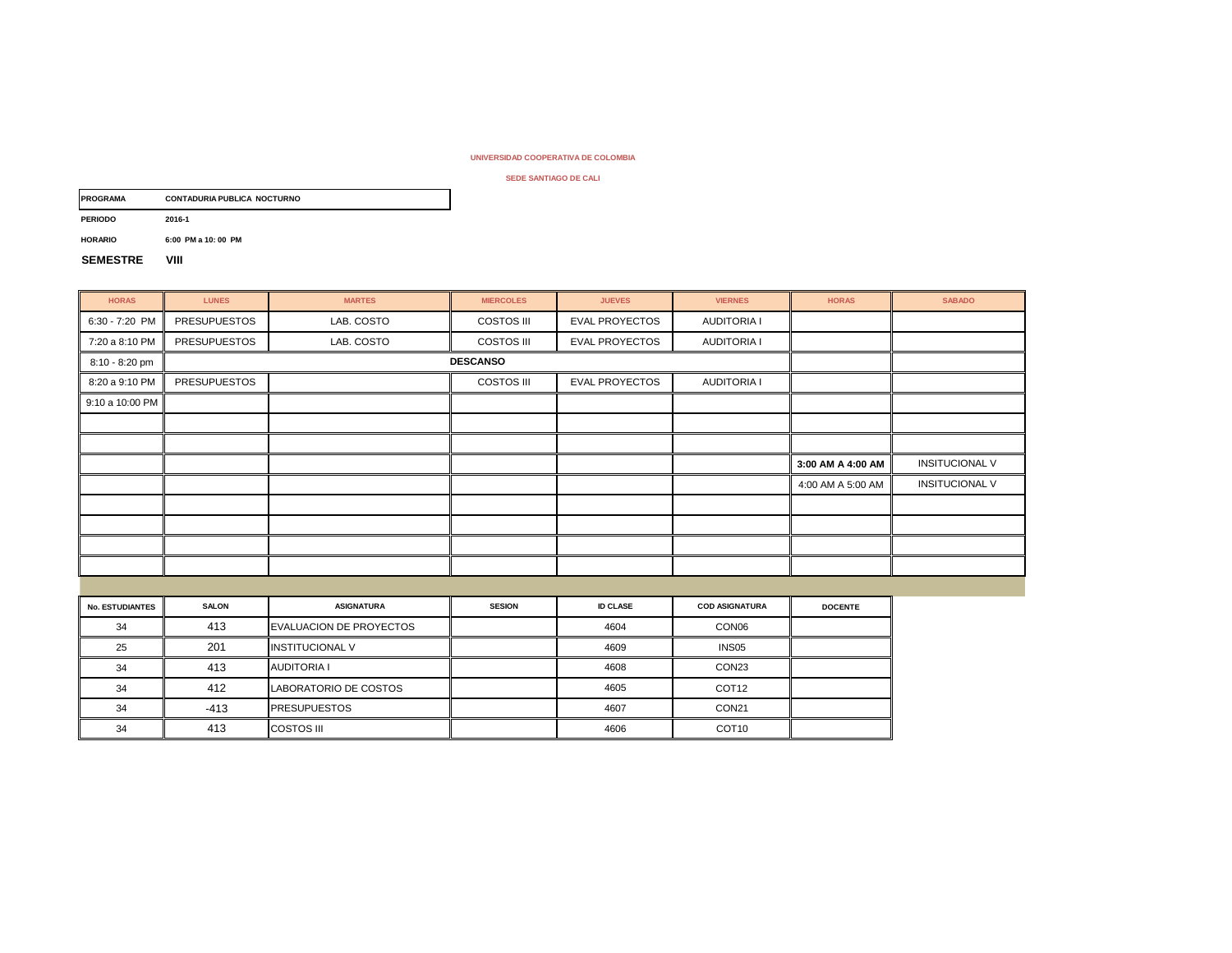**SEDE SANTIAGO DE CALI**

| <b>PROGRAMA</b> | <b>CONTADURIA PUBLICA NOCTURNO</b> |
|-----------------|------------------------------------|
| <b>PERIODO</b>  | 2016-1                             |

| <b>PROGRAMA</b> | <b>CONTADURIA PUBLICA NOCTURNO</b> |  |
|-----------------|------------------------------------|--|
|-----------------|------------------------------------|--|

| <b>PROGRAMA</b> |  | <b>CONTADURIA PUBLICA NOCTURNO</b> |  |
|-----------------|--|------------------------------------|--|
|-----------------|--|------------------------------------|--|

| <b>PROGRAMA</b> | <b>CONTADURIA PUBLICA NOCTURNO</b> |
|-----------------|------------------------------------|
|                 |                                    |

| 6:00 PM a 10:00 PM<br><b>HORARIO</b> |
|--------------------------------------|

| <b>SEMESTRE</b> | IX |
|-----------------|----|
|-----------------|----|

| <b>HORAS</b>           | <b>LUNES</b>  | <b>MARTES</b>                        | <b>MIERCOLES</b>  | <b>JUEVES</b>            | <b>VIERNES</b>        | <b>HORAS</b>      | <b>SABADO</b> |
|------------------------|---------------|--------------------------------------|-------------------|--------------------------|-----------------------|-------------------|---------------|
| 6:30 - 7:20 PM         | AUD. SISTEMAS | <b>AUDITORIA II</b>                  | ANALISIS FINANCI. | CONT.GUBERNAM            | SIST. CONTABLES       |                   |               |
| 7:20 a 8:10 PM         | AUD. SISTEMAS | <b>AUDITORIA II</b>                  | ANALISIS FINANCI. | CONT.GUBERNAM            | SIST. CONTABLES       |                   |               |
| 8:10 - 8:20 pm         |               |                                      | <b>DESCANSO</b>   |                          |                       |                   |               |
| 8:20 a 9:10 PM         |               | <b>AUDITORIA II</b>                  | ANALISIS FINANCI. | <b>GEREN, FINANCIERA</b> | SIST. CONTABLES       |                   |               |
| 9:10 a 10:00 PM        |               |                                      |                   | <b>GEREN. FINANCIERA</b> |                       |                   |               |
|                        |               |                                      |                   |                          |                       |                   |               |
|                        |               |                                      |                   |                          |                       |                   |               |
|                        |               |                                      |                   |                          |                       |                   |               |
|                        |               |                                      |                   |                          |                       | 4:00 PM A 5:00 PM | ELECTIVA III  |
|                        |               |                                      |                   |                          |                       | 5:00 PM A 6:00 PM | ELECTIVA III  |
|                        |               |                                      |                   |                          |                       |                   |               |
|                        |               |                                      |                   |                          |                       |                   |               |
| <b>No. ESTUDIANTES</b> | <b>SALON</b>  | <b>ASIGNATURA</b>                    | <b>SESION</b>     | <b>ID CLASE</b>          | <b>COD ASIGNATURA</b> | <b>DOCENTE</b>    |               |
| 20                     |               | SALA MOVIL - 308 ANALISIS FINANCIERO |                   | 4612                     |                       |                   |               |
| 20                     | 308           | <b>AUDITORIA II</b>                  |                   | 4611                     |                       |                   |               |
| 20                     |               | SALA MOVIL - 308 SISTEMAS CONTABLES  |                   | 4615                     |                       |                   |               |
| 20                     | 308           | CONTABILIDAD GUBERNAMENTAL           |                   | 4613                     |                       |                   |               |
| 20                     |               | SALA MOVIL - 308 GERENCIA FINANCIERA |                   | 4614                     |                       |                   |               |
| 20                     | 308           | AUDITORIA DE SISTEMAS                |                   | 4610                     |                       |                   |               |
| 20                     | 406           | <b>ELECTIVA III</b>                  |                   | 4616                     |                       |                   |               |